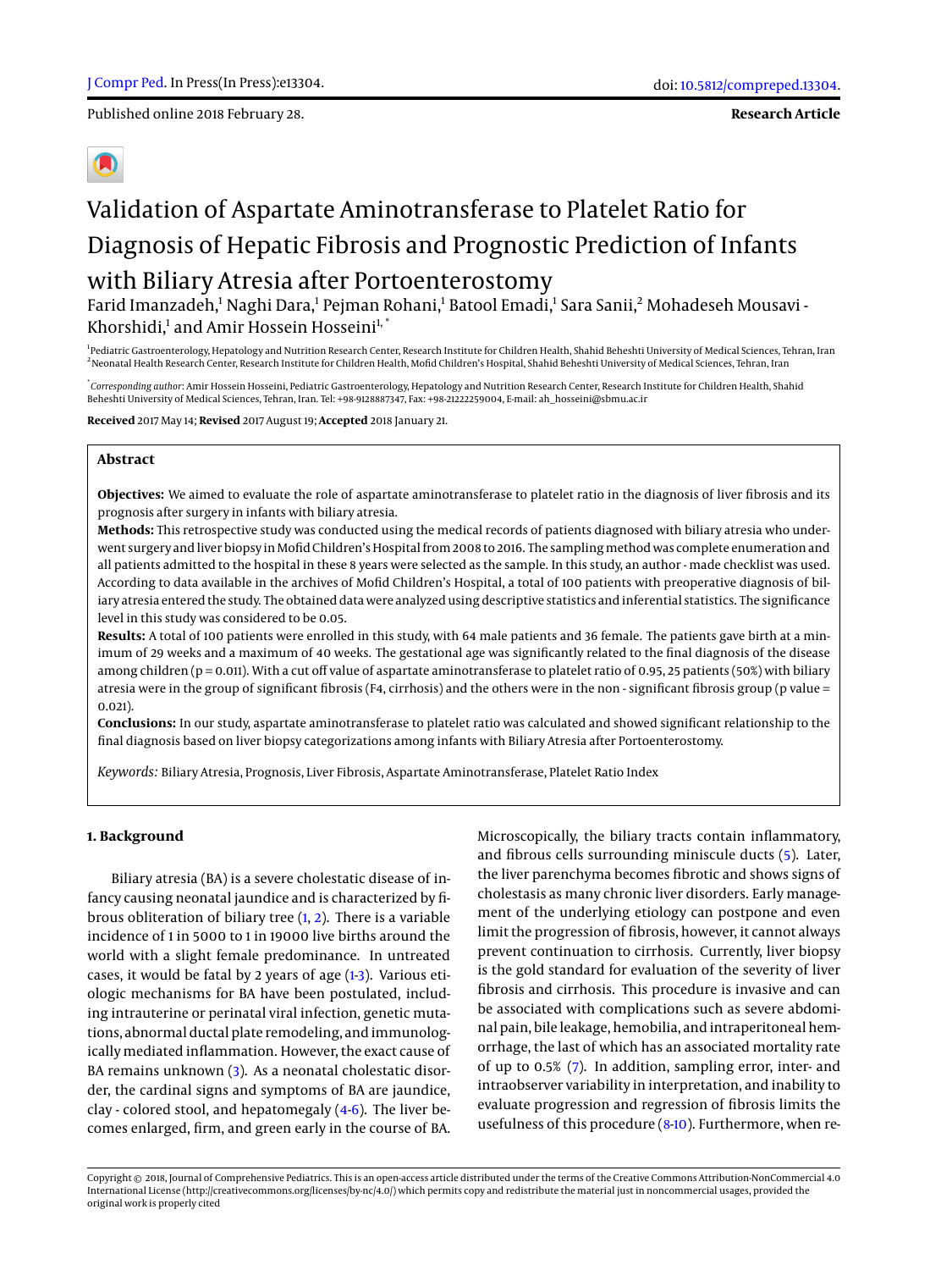peated examination is needed, the acceptance of the procedure is limited by the patients. Less invasive techniques for determining the degree of liver fibrosis have been developed in adults [\(11\)](#page-4-3). These methods have also been applied in pediatric patients with chronic liver diseases [\(12,](#page-4-4) [13\)](#page-4-5). Among the serological indicators, the aspartate aminotransferase to platelet ratio index (APRI) is considered a good estimator of hepatic fibrosis and is derived from routine hematological and biochemical tests [\(12\)](#page-4-4). This index has been proposed to assess BA patients during the last several years and potentially could be used to decrease the number of liver biopsies [\(14](#page-4-6)[-16\)](#page-4-7). APRI has been extensively studied in viral hepatitis B and C and its calculation is based on the formula by Wai et al., [\(17\)](#page-4-8) [AST/upper limit of normal (ULN)]/platelet count (expressed as platelets  $\times$ 10  $9/L$ )  $\times$  100]. The laboratory results of AST and platelets count, which are performed within 1 week before the operation, are used for the analysis, and if more than one set of laboratory data is available, results closest to the date of operation are chosen [\(17-](#page-4-8)[20\)](#page-4-9). For the proper diagnosis and treatment of chronic hepatic disorders, the application of non - invasive procedures and avoidance of several liver sampling as much as possible are essential [\(21-](#page-4-10)[25\)](#page-4-11).

Few studies have been conducted on the relationship between biochemical and hematologic markers and indices of fibrosis in children with BA [\(26,](#page-4-12) [27\)](#page-4-13). When assessing the value of APRI in liver fibrosis among BA patients, the results are controversial. We conducted the present study among children with neonatal cholestasis and preoperative diagnosis of BA, who underwent intraoperative wedge liver biopsy, to evaluate the role of aspartate aminotransferase to platelet ratio in diagnosis of liver fibrosis and its prognosis after surgery.

# **2. Methods**

A retrospective, cohort study was conducted by studying the medical records of children with neonatal cholestasis and preoperative diagnosis of BA who underwent intraoperative liver biopsy in Mofid Children's Hospital in a 10 year period from January 2008 to December 2016. In this study, an author - made checklist was used. This checklist consisted of 2 parts; the 1st part included the demographic characteristics (age, gender, age at diagnosis, and mother's gestational age) and the 2nd part included the information related to performed tests such as hepatobiliary ultrasonography, nuclear scanning, intraoperative cholangiography, and serologic markers of aspartate aminotransferase (AST) and platelet. According to data available in the archives of Mofid Children's Hospital, a total of 100 patients with preoperative diagnosis of BA entered the study. Patients aged less than 2 months were selected for the

study, those patients who were simultaneously afflicted with heart disease, acute febrile illness, or skin rash were excluded from the study due to their possible impact on the final AST and platelet results.

The present study was approved by the Ethics Committee of Shahid Beheshti University of Medical Sciences. The obtained data were analyzed by SPSS software version 18 (SPSS Inc., Chicago, USA) using descriptive statistics (mean and standard deviation) and inferential statistics (Chi - square and ANOVA). Correlation was evaluated by the Spearman correlation coefficient. All of the possible cut - off values were associated with the probability of a true positive (sensitivity) and a true negative (specificity). P values less than 0.05 were regarded as statistically significant.

APRI for each patient was calculated using the test results and the formula suggested by Wai et al. [\(17\)](#page-4-8). Upper normal limit for AST, based on the majority of previous studies, was set at 40 IU/L.

Liver sections of the enrolled patients were retrieved from the sample bank in the department of pathology and reviewed blindly by 2 experienced pediatric pathologists. Liver wedge tissue samples were obtained during surgical exploration or portoenterostomy. Sections were stained with hematoxylin and eosin (HE) as well as Masson's trichrome stain. The severity of hepatic fibrosis was interpreted according to the meta - analysis of histological data in viral hepatitis (METAVIR) staging system, [\(24\)](#page-4-14), which includes 5 stages of fibrosis: F0: no scarring (no fibrosis), F1: minimal scarring (mild fibrosis), F2: scarring has occurred and extends outside the areas in the liver that contains blood vessels (moderate or significant fibrosis), F3: bridging fibrosis is spreading and connecting to other area that contains fibrosis (severe fibrosis), and F4: cirrhosis or advanced scarring of the liver (cirrhosis). Scoring F0 - F1 was considered as no/mild fibrosis, F2 - F3 as significant fibrosis, and F4 as cirrhosis.

# **3. Results**

A total of 100 patients were evaluated in this study according to the inclusion and exclusion criteria. There were 64 patients that were male (64%). A total of 50 cases had a BA, 10 cases total parenteral nutrition (TPN) - associated cholestasis, and 40 cases had other diagnosis.

Patients' delivery was at a minimum of 29 weeks and a maximum of 40 weeks. The average gestational age was 35.4  $\pm$  5.84 weeks. The average weight of the patients was 2422.4  $\pm$  937.3 gr. Based on analytical examinations, gestational age was significantly related to the final diagnosis of the disease  $(p = 0.011)$  [\(Table 1\)](#page-3-6). Cholescintigraphy (HIDA) scan and the final diagnosis were also strongly correlated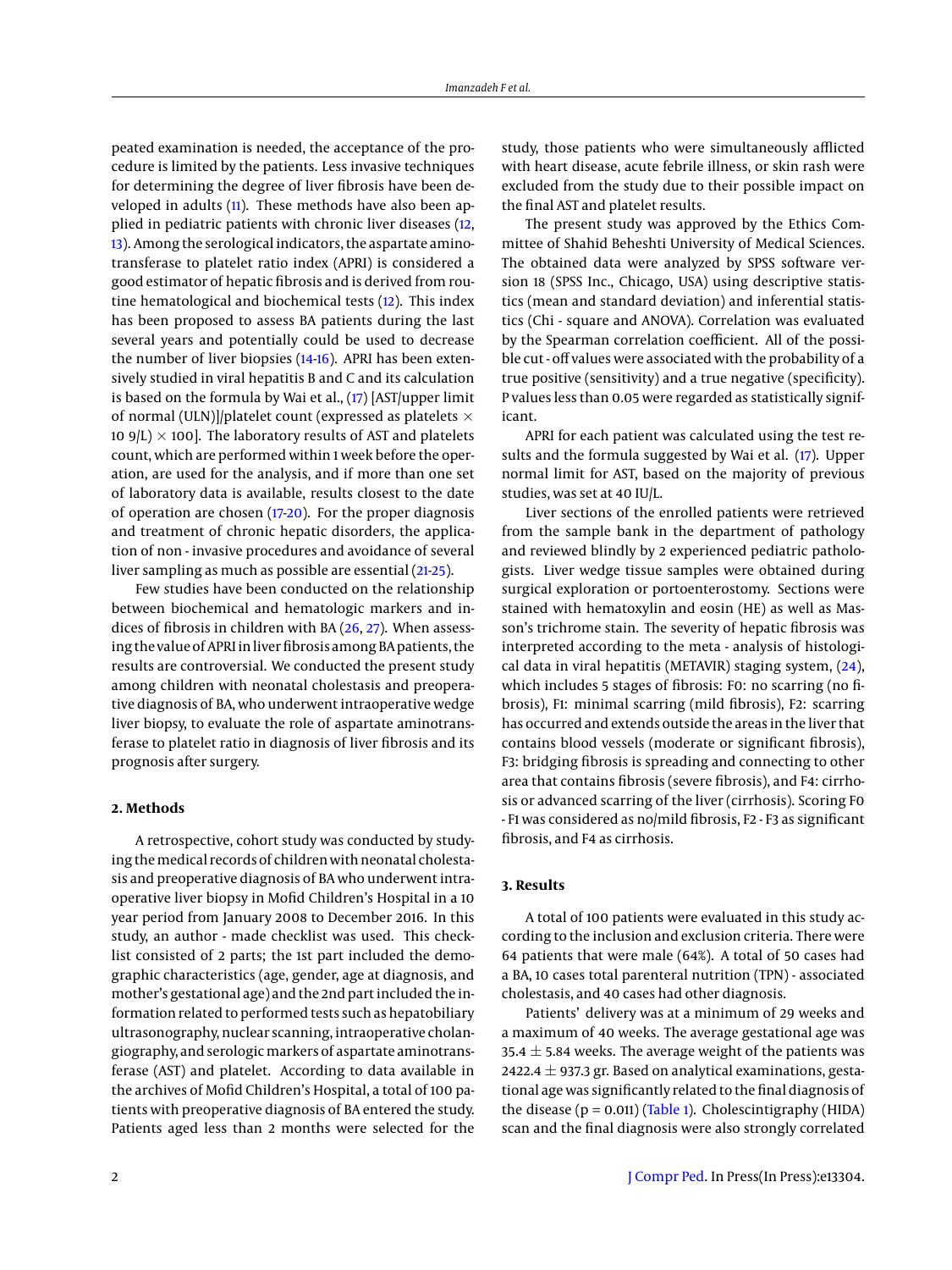( $p < 0.001$ ) [\(Table 2\)](#page-3-7). In addition, cholangiography findings showed significant relationship with the final diagnosis ( $p < 0.001$ ) [\(Table 3\)](#page-3-8). With a cut off value of aspartate aminotransferase to platelet ratio of 0.95, 25 patients (50%) with biliary atresia were in the group of significant fibrosis (F4, cirrhosis) and the others were in the non - significant fibrosis group (p value =  $0.021$ ) [\(Figure 1\)](#page-2-0).

<span id="page-2-0"></span>

#### **4. Discussion**

There are some serological markers that can indicate the current state of liver damage. These markers, in combination with various types of biochemical data e.g. Hepatoscore, King's score, APRI (aspartate aminotransferase to - platelet ratio index) and Fibro test, are known as class 2 markers and are used in hepatology to describe the level of liver damage (11-12, 14-15). The APRI, as a surrogate marker of liver fibrosis, has been used in some liver diseases to indicate the current state of liver damage. As an example of a non-invasive biochemical marker, APRI is presumed to re-flect the degree of intrahepatic fibrosis [\(14\)](#page-4-6). It was developed by Wai et al., in 2003 and introduced into adult practice to monitor and evaluate liver disease progression, typically hepatitis C, and to reduce dependence on serial liver biopsies [\(18\)](#page-4-15). In the field of pediatric hepatology this index was used in few studies for predicting the liver fibrosis. The aim of the present study was to calculate APRI at a time of presentation and relate it to operative findings and the degree of hepatic fibrosis. In a study conducted by Grieve et al., in King's College hospital, UK, a total of 260 patients with biliary atresia were evaluated. In their APRI correlated with age, spleen size, and bilirubin. The cut - off value of APRI in this study was about 1.22 and showed a sensitivity of 75% and a specificity of 84% for macroscopic cirrhosis [\(25\)](#page-4-11). Many conditions can affect the level of liver enzymes and platelet counts [\(26\)](#page-4-12).

[J Compr Ped.](http://comprped.com) In Press(In Press):e13304. 3

In our study, patients who were suffering from acute diseases with fever or skin rash were excluded due to their effect on 2 main variables of AST and platelet. Cardiovascular patients were also left out due to the effect on the laboratory results. In the study by Kim et al., only patients with skin rash and acute diseases with fever were excluded from the study. However, Li - Yung Yong excluded cardiovascular patients as well as those with less than 15 days of age [\(27\)](#page-4-13). In this study thirty - five patients with biliary atresia were enrolled. Clinical outcomes of patients were significantly different between cirrhotic and non - cirrhotic group based on APRI. Therefore, they considered APRI as a useful tool for assessing the liver fibrosis without additional risks in patients with BA during postoperative follow - up care [\(27\)](#page-4-13). In a large study in China performed by Yang et al., [\(28\)](#page-4-16) medical records of 153 infants with biliary atresia were reviewed and the efficacy of APRI for diagnosis of liver fibrosis was assessed. In their study, APRI was significantly correlated with METAVIR scores. The mean APRI value was 0.76 in no/mild fibrosis group, 1.29 in significant fibrosis group (F2 - F3), and 2.51 in cirrhosis group (F4) (p < 0.001). In addition, in their investigation the elevated preoperative APRI predicted the jaundice persistence after portoenterostomy [\(29\)](#page-4-17). In our investigation we reached the same result; higher APRI levels were seen in patients with significant fibrosis and the cirrhotic group. Furthermore, other variables such as gestational age, birth weight, positive CPR, the need for respiratory support, liver biopsy categorizations, HIDA scans, and cholangiography (based on patency of bile duct) were all associated with the final diagnosis. Chrysanthos et al., showed that when using the APRI alone, the stage of fibrosis is incorrectly classified in 40-65% of patients [\(29\)](#page-4-17). The diagnostic accuracy of APRI was improved in a study by Lok et al., after incorporation of ALT and the international normalized ratio (INR) [\(30\)](#page-4-18). Furthermore, the APRI was also found to be of high diagnostic accuracy in assessing the progression of fibrosis in post liver transplant patients [\(31\)](#page-4-19). In another investigation by Shin et al., the severity of fibrosis was checked in 47 patients with biliary atresia by comparing transient elastography and liver biopsy. They stated that it may help predict the outcomes among infants with biliary atresia before surgery or invasive liver biopsy [\(32\)](#page-4-20).

#### *4.1. Conclusion*

In our study, aspartate aminotransferase to platelet ratio was calculated and showed significant relationship to the final diagnosis based on liver biopsy categorizations among Infants with Biliary Atresia after Portoenterostomy.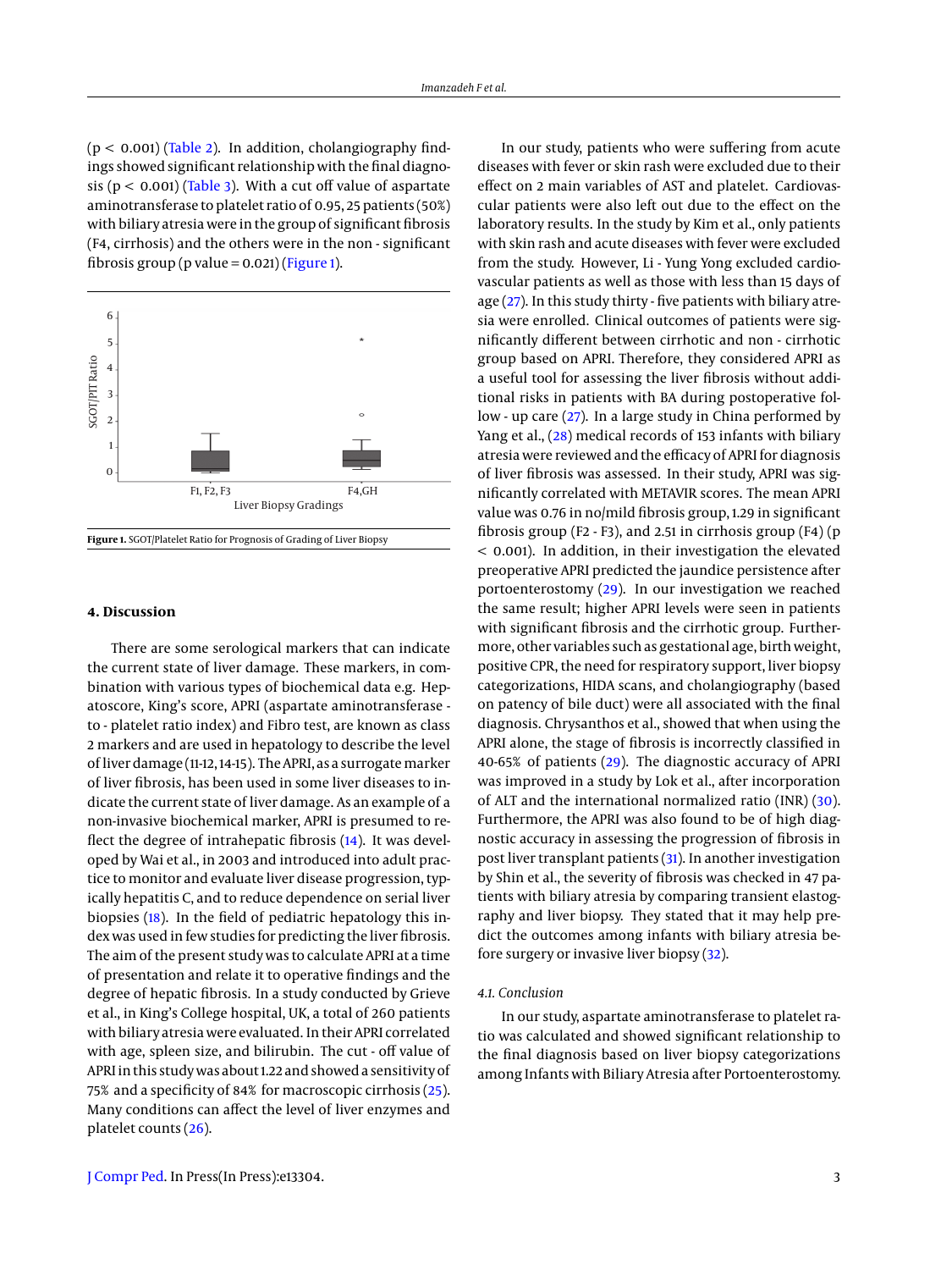| <b>Parameters</b>      | <b>All Patients</b> |                            |             | Bailliary Atresia |                            |             |
|------------------------|---------------------|----------------------------|-------------|-------------------|----------------------------|-------------|
|                        | Mean $\pm$ SD       | <b>Pearson Correlation</b> | P Value     | $Mean + SD$       | <b>Pearson Correlation</b> | P Value     |
| <b>Birth weight</b>    | $2430.4 \pm 937.8$  | $r = -0.91$                | $P = 0.402$ | $2551.6 + 842.6$  | $r = 0.157$                | $P = 0.287$ |
| <b>Gestational age</b> | $35.5 \pm 3.61$     | $r = -0.195$               | $P = 0.072$ | $36.1 \pm 3.26$   | $r = 0.159$                | $P = 0.280$ |
| <b>INR</b>             | $369.76 \pm 1684.7$ | $r = -0.004$               | $P = 0.976$ | $2.20 \pm 5.67$   | $r = -0.106$               | $P = 0.520$ |

<span id="page-3-6"></span>**Table 1.** The Correlation Between APRI, Birth Weight, Gestational Age, and INR Among All Patients and Patients with Biliary Atresia

<span id="page-3-7"></span>**Table 2.** The Correlation Between APRI, Splenomegaly, Preoperational Icter, Absent or Constructed GB (Gallbladder), Sonographic Findings, Ascites Cholangiography and HIDA Scan Among All Patients and Patients with Biliary Atresia

| <b>Parameters</b>           | <b>All Patients</b>           | Billiary Atresia                                                                             |
|-----------------------------|-------------------------------|----------------------------------------------------------------------------------------------|
| Splenomegaly                | $(F1, 84 = 0.400, P = 0.529)$ | $(F1, 46 = 11.463, P = 0.001)$                                                               |
| Icter                       | $(F1, 84 = 0.028, P = 0.867)$ | $(F1, 46 = 5.230, P = 0.027)$                                                                |
| Absent or constracted<br>GB | $(F3, 82 = 1.929, P = 0.131)$ | $(F1, 46 = 0.003, P = 0.954)$                                                                |
| Sonography                  | $(F1, 84 = 3.731, P = 0.057)$ | $(F1, 46 = 9.716, P = 0.003)$                                                                |
| Ascite                      | $(F1, 84 = 0.518, P = 0.474)$ | $(F1, 46 = 0.702, P = 0.406)$                                                                |
| Colangiography              | $(F1, 64 = 1.511, P = 0.224)$ | There are fewer than two groups for dependent variable sgot.plt. No statistics are computed. |
| Hida scan                   | $(F1, 84 = 0.400, P = 0.529)$ | There are fewer than two groups for dependent variable sgot.plt. No statistics are computed. |

<span id="page-3-8"></span>**Table 3.** The Ratio of Normal and Abnormal Clinical Findings (Splenomegaly, Icterus, Ascites) and Diagnostic Work - up Among All Patients and Patients with Biliary Atresia

| <b>Parameters</b>           | <b>All Patients</b>     |                                 |                                    | <b>Billiary Atresia</b>   |                      |  |
|-----------------------------|-------------------------|---------------------------------|------------------------------------|---------------------------|----------------------|--|
| Splenomegaly                | Positive, 12 (11.9%)    | Negative, 88 (87.1%)            |                                    | Positive, $2(4%)$         | Negative, 48 (96%)   |  |
| Icter                       | Positive, 82 (81.2%)    | Negative, 18 (17.8%)            |                                    | Positive, 46 (92%)        | Negative, $4(8%)$    |  |
| Absent or<br>constracted GB | Positive, 20 (19.8%)    | Negative, 80 (79.2%)            |                                    | Positive, 12 (6%)         | Negative, 44 (88%)   |  |
| Ascite                      | Positive, 16 (15.8%)    | Negative, 84 (83.2%)            |                                    | Positive, 10 (20%)        | Negative, 40 (80%)   |  |
| Sonography                  | Normal, 36 (35.6%)      | Abnormal, 64 (63.4%)            |                                    | Normal, 6 (12%)           | Abnormal, 44 (88%)   |  |
| Colangiography              | Patent duct, 22 (21.8%) | Obliterated duct, 48<br>(47.5%) | Study not performed, 30<br>(29.7%) | Obliterated duct 48 (96%) | Patent duct, $2(4%)$ |  |

#### **Acknowledgments**

The authors gratefully acknowledge the contribution of Mrs. Sayeh Hatefi for research design consulting.

## **Footnote**

**Funding/Support:** The study was supported by the Vice Chancellor for Research of Shahid Beheshti University of Medical Sciences and Pediatric Gastroenterology, Hepatology and Nutrition Research Center, Research Institute for Children Health, Shahid Beheshti University of Medical Sciences.

#### **References**

<span id="page-3-0"></span>1. Ohi R, Ibrahim M. Biliary atresia. *Semin Pediatr Surg*. 1992;**1**(2):115–24. [PubMed: [1345477\]](http://www.ncbi.nlm.nih.gov/pubmed/1345477).

- <span id="page-3-1"></span>2. Vic P, Gestas P, Mallet EC, Arnaud JP. [Biliary atresia in French Polynesia. Retrospective study of 10 years]. *Arch Pediatr*. 1994;**1**(7):646–51. [PubMed: [7987462\]](http://www.ncbi.nlm.nih.gov/pubmed/7987462).
- <span id="page-3-2"></span>3. Mieli-Vergani G, Vergani D. Biliary atresia. *Semin Immunopathol*. 2009;**31**(3):371–81. doi: [10.1007/s00281-009-0171-6.](http://dx.doi.org/10.1007/s00281-009-0171-6) [PubMed: [19533128\]](http://www.ncbi.nlm.nih.gov/pubmed/19533128).
- <span id="page-3-3"></span>4. Shneider BL, Brown MB, Haber B, Whitington PF, Schwarz K, Squires R, et al. A multicenter study of the outcome of biliary atresia in the United States, 1997 to 2000. *J Pediatr*. 2006;**148**(4):467–74. doi: [10.1016/j.jpeds.2005.12.054.](http://dx.doi.org/10.1016/j.jpeds.2005.12.054) [PubMed: [16647406\]](http://www.ncbi.nlm.nih.gov/pubmed/16647406).
- <span id="page-3-5"></span>5. Lai MW, Chang MH, Hsu SC, Hsu HC, Su CT, Kao CL, et al. Differential diagnosis of extrahepatic biliary atresia from neonatal hepatitis: a prospective study. *J Pediatr Gastroenterol Nutr*. 1994;**18**(2):121–7. [PubMed: [8014758\]](http://www.ncbi.nlm.nih.gov/pubmed/8014758).
- <span id="page-3-4"></span>6. Pape L, Olsson K, Petersen C, von Wasilewski R, Melter M. Prognostic value of computerized quantification of liver fibrosis in children with biliary atresia. *Liver Transpl*. 2009;**15**(8):876–82. doi: [10.1002/lt.21711.](http://dx.doi.org/10.1002/lt.21711) [PubMed: [19642116\]](http://www.ncbi.nlm.nih.gov/pubmed/19642116).